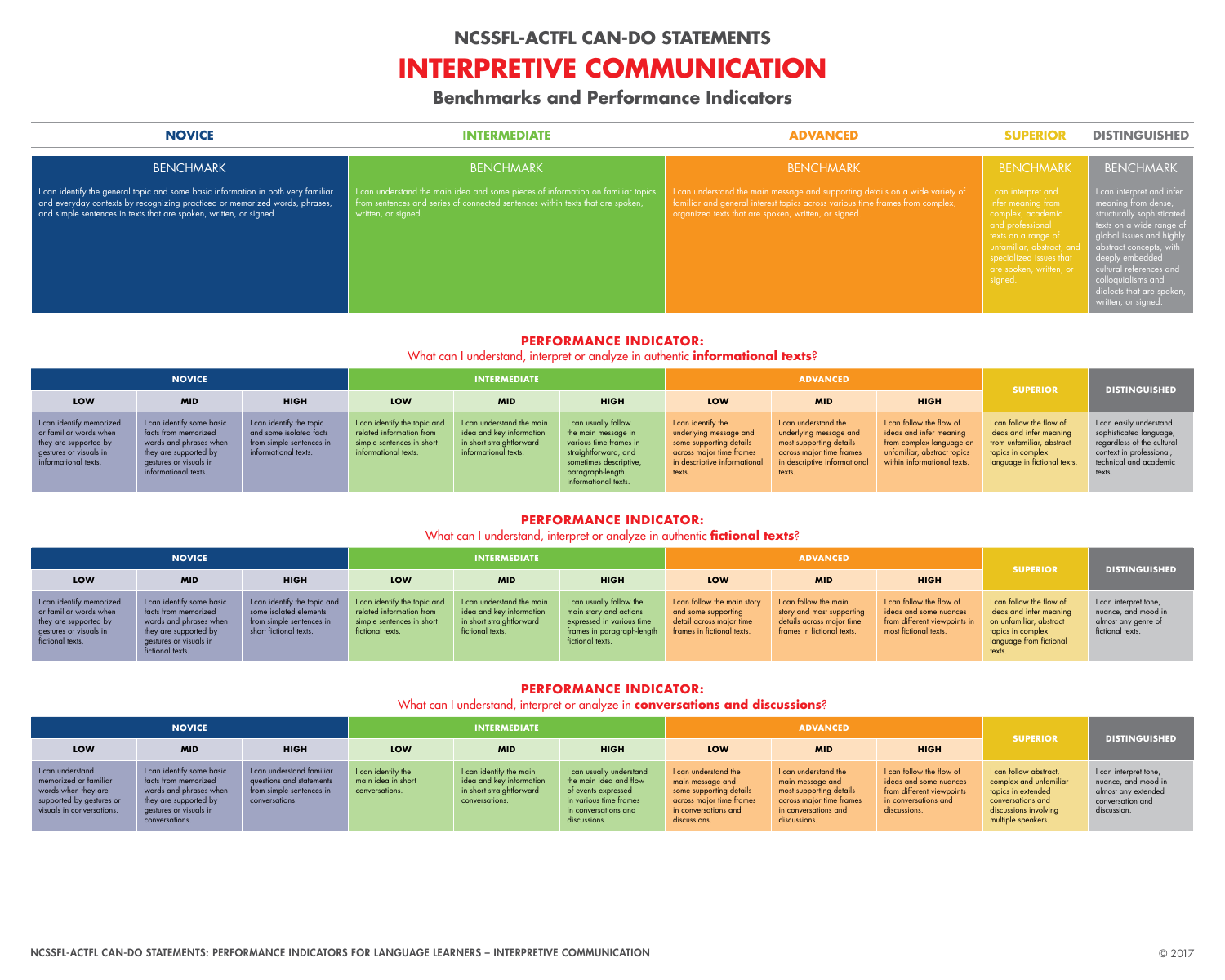|                                                                                                                                                                                                                                                                                                        | <b>NOVICE</b>                                                                                                                                                                                                                                                                                                                                                                                                                  |                                                                                                                                                                                                                                                                                                                                                                | <b>INTERMEDIATE</b>                                                                                                                                                                                                                                                                                                                        |                                                                                                                                                                                                                                                                                                                                                                                                                   |                                                                                                                                                                                                                                                                                                                                                                                                           | <b>ADVANCED</b>                                                                                                                                                                                                                                                                                                                                                                                                      |                                                                                                                                                                                                                                                                                                                                                                                                                                                    |                                                                                                                                                                                                                                                                                                                                                                                                                                                                                                                    | <b>SUPERIOR</b>                                                                                                                                                                                                                                                                                                                                                                                                                             | <b>DISTINGUISHED</b>                                                                                                                                                                                                                                                                                                                                                                                      |  |
|--------------------------------------------------------------------------------------------------------------------------------------------------------------------------------------------------------------------------------------------------------------------------------------------------------|--------------------------------------------------------------------------------------------------------------------------------------------------------------------------------------------------------------------------------------------------------------------------------------------------------------------------------------------------------------------------------------------------------------------------------|----------------------------------------------------------------------------------------------------------------------------------------------------------------------------------------------------------------------------------------------------------------------------------------------------------------------------------------------------------------|--------------------------------------------------------------------------------------------------------------------------------------------------------------------------------------------------------------------------------------------------------------------------------------------------------------------------------------------|-------------------------------------------------------------------------------------------------------------------------------------------------------------------------------------------------------------------------------------------------------------------------------------------------------------------------------------------------------------------------------------------------------------------|-----------------------------------------------------------------------------------------------------------------------------------------------------------------------------------------------------------------------------------------------------------------------------------------------------------------------------------------------------------------------------------------------------------|----------------------------------------------------------------------------------------------------------------------------------------------------------------------------------------------------------------------------------------------------------------------------------------------------------------------------------------------------------------------------------------------------------------------|----------------------------------------------------------------------------------------------------------------------------------------------------------------------------------------------------------------------------------------------------------------------------------------------------------------------------------------------------------------------------------------------------------------------------------------------------|--------------------------------------------------------------------------------------------------------------------------------------------------------------------------------------------------------------------------------------------------------------------------------------------------------------------------------------------------------------------------------------------------------------------------------------------------------------------------------------------------------------------|---------------------------------------------------------------------------------------------------------------------------------------------------------------------------------------------------------------------------------------------------------------------------------------------------------------------------------------------------------------------------------------------------------------------------------------------|-----------------------------------------------------------------------------------------------------------------------------------------------------------------------------------------------------------------------------------------------------------------------------------------------------------------------------------------------------------------------------------------------------------|--|
| <b>LOW</b>                                                                                                                                                                                                                                                                                             | <b>MID</b>                                                                                                                                                                                                                                                                                                                                                                                                                     | <b>HIGH</b>                                                                                                                                                                                                                                                                                                                                                    | <b>LOW</b>                                                                                                                                                                                                                                                                                                                                 | <b>MID</b>                                                                                                                                                                                                                                                                                                                                                                                                        | <b>HIGH</b>                                                                                                                                                                                                                                                                                                                                                                                               | <b>LOW</b>                                                                                                                                                                                                                                                                                                                                                                                                           | <b>MID</b>                                                                                                                                                                                                                                                                                                                                                                                                                                         | <b>HIGH</b>                                                                                                                                                                                                                                                                                                                                                                                                                                                                                                        |                                                                                                                                                                                                                                                                                                                                                                                                                                             |                                                                                                                                                                                                                                                                                                                                                                                                           |  |
| <b>PERFORMANCE INDICATOR:</b><br>What can I understand, interpret or analyze in authentic <b>informational texts</b> ?                                                                                                                                                                                 |                                                                                                                                                                                                                                                                                                                                                                                                                                |                                                                                                                                                                                                                                                                                                                                                                |                                                                                                                                                                                                                                                                                                                                            |                                                                                                                                                                                                                                                                                                                                                                                                                   |                                                                                                                                                                                                                                                                                                                                                                                                           |                                                                                                                                                                                                                                                                                                                                                                                                                      |                                                                                                                                                                                                                                                                                                                                                                                                                                                    |                                                                                                                                                                                                                                                                                                                                                                                                                                                                                                                    |                                                                                                                                                                                                                                                                                                                                                                                                                                             |                                                                                                                                                                                                                                                                                                                                                                                                           |  |
| I can identify memorized<br>or familiar words when<br>they are supported by<br>gestures or visuals in<br>informational texts.                                                                                                                                                                          | I can identify some basic<br>facts from memorized<br>words and phrases when<br>they are supported by<br>gestures or visuals in<br>informational texts.                                                                                                                                                                                                                                                                         | I can identify the topic<br>and some isolated facts<br>from simple sentences in<br>informational texts                                                                                                                                                                                                                                                         | I can identify the topic and<br>related information from<br>simple sentences in short<br>informational texts.                                                                                                                                                                                                                              | I can understand the main<br>idea and key information<br>in short straightforward<br>informational texts.                                                                                                                                                                                                                                                                                                         | I can usually follow<br>the main message in<br>various time frames in<br>straightforward, and<br>sometimes descriptive,<br>paragraph-length<br>nformational texts.                                                                                                                                                                                                                                        | I can identify the<br>underlying message and<br>some supporting details<br>across major time frames<br>in descriptive informational<br>texts.                                                                                                                                                                                                                                                                        | I can understand the<br>underlying message and<br>most supporting details<br>across major time frames<br>in descriptive informational<br>texts.                                                                                                                                                                                                                                                                                                    | I can follow the flow of<br>ideas and infer meaning<br>from complex language on<br>unfamiliar, abstract topics<br>within informational texts.                                                                                                                                                                                                                                                                                                                                                                      | I can follow the flow of<br>ideas and infer meaning<br>from unfamiliar, abstract<br>topics in complex<br>language in fictional texts.                                                                                                                                                                                                                                                                                                       | I can easily understand<br>sophisticated language,<br>regardless of the cultural<br>context in professional,<br>technical and academic<br>texts.                                                                                                                                                                                                                                                          |  |
| <b>EXAMPLES: Comprehend Informational Texts - Written</b>                                                                                                                                                                                                                                              |                                                                                                                                                                                                                                                                                                                                                                                                                                |                                                                                                                                                                                                                                                                                                                                                                |                                                                                                                                                                                                                                                                                                                                            |                                                                                                                                                                                                                                                                                                                                                                                                                   |                                                                                                                                                                                                                                                                                                                                                                                                           |                                                                                                                                                                                                                                                                                                                                                                                                                      |                                                                                                                                                                                                                                                                                                                                                                                                                                                    |                                                                                                                                                                                                                                                                                                                                                                                                                                                                                                                    |                                                                                                                                                                                                                                                                                                                                                                                                                                             |                                                                                                                                                                                                                                                                                                                                                                                                           |  |
| I can identify some<br>locations or stores by their<br>signs.<br>I can match a word or<br>character in a headline to<br>a supporting visual.<br>I can recognize some<br>names of cities on a map.<br>I can identify labeled aisles<br>in a store.<br>I can recognize the labels<br>on a recycling bin. | I can identify nutritional<br>categories on food labels.<br>I can identify items on a<br>shopping list.<br>I can identify names of<br>classes and their locations<br>on a class schedule.<br>I can identify my departure<br>and arrival times from a<br>transportation schedule.<br>I can understand what<br>information is provided on<br>a student ID card<br>I can understand subject-<br>specific terms on a word<br>wall. | I can follow directions in a<br>Scavenger Hunt game<br>I can understand a variety<br>of simple messages on<br>greeting cards.<br>I can select a movie based<br>on a short description.<br>I can understand<br>someone's profile on a<br>social media site.<br>I can understand some<br>facts about the weather<br>especially when weather<br>symbols are used. | I can understand some<br>information on job<br>postings.<br>I can understand a text<br>message from a friend<br>about an assignment.<br>I can understand recipe<br>recommendations on a<br>food package.<br>I can understand a<br>message on social media<br>post.<br>I can understand the<br>scheduled events of a day<br>at summer camp. | I can understand the<br>basic requirements for a<br>career as described on a<br>brochure.<br>I can understand the<br>personal messages<br>exchanged in an online<br>forum.<br>I can understand what<br>is asked for on a simple<br>questionnaire in a popular<br>magazine.<br>I can understand product<br>information in an ad.<br>I can understand essential<br>information in a feature<br>story in a magazine. | I can understand<br>information provided in<br>a travel guide about an<br>historical site.<br>I can understand website<br>descriptions of a Peace<br>Corps. volunteer's daily<br>life.<br>I can follow directions to<br>do a science experiment.<br>I can understand the basic<br>instructions for playing a<br>video game.<br>I can understand the main<br>points of a blogger's posts<br>and responses. | I can understand written<br>summaries of candidates'<br>platforms to make a voting<br>decision.<br>I can understand some<br>events described in an<br>excerpt from an historical<br>journal.<br>I can understand absentee<br>and sick leave policies in<br>an employee handbook<br>I can read movie reviews<br>to choose what to watch.<br>I can read a catalogue<br>of course descriptions to<br>choose my classes. | I can follow a cover<br>letter and résumé for a<br>professional position.<br>I can understand a<br>detailed account about<br>a service learning<br>opportunity.<br>I can understand the<br>instructions for using a<br>computer program to<br>create a web site.<br>I can understand a critical<br>review about a musical<br>group's upcoming album.<br>I can understand a<br>message explaining details<br>about the rescheduling of<br>an event. | I can follow an author's<br>analysis of a personal<br>reflection on a cultural<br>experience.<br>I can understand an<br>apartment rental contract<br>with its rules and<br>regulations.<br>I can understand a report<br>that describes policy<br>changes for admission<br>into a student exchange<br>program.<br>I can follow a political<br>article, including some<br>satirical references<br>contained in it.<br>I can understand proposed<br>immigration legislation<br>and its future impact on a<br>country. | I can understand an article<br>advocating for educational<br>reform to meet global<br>needs.<br>I can understand a<br>transcript from a court<br>case.<br>I can understand texts<br>about comparative<br>religious philosophies<br>I can understand the<br>inferences in a literary<br>review.<br>I can read an article from<br>a professional journal<br>unrelated to my field.<br>I can understand a<br>technical report on<br>economics. | I can understand historical<br>works with embedded<br>cultural references.<br>I can understand the<br>details and subtleties of an<br>academic paper on ethical<br>conduct.<br>I can understand a<br>technical manual on<br>genetics.<br>I can understand editorials<br>whose arguments are<br>indirect rather than literal.<br>I can understand subtleties<br>of political satire in essays<br>or blogs. |  |

I can understand the time announced for a store closing. I can understand directions

I can follow simple cooking directions from a YouTube video.

### EXAMPLES: **Comprehend Informational Texts** – Spoken, Viewed or Signed

### I can recognize familiar names of people and places in a public announcement.

I can understand simple directions to a familiar place.

I can follow instructions for simple class routines.

I can understand names and titles when speakers are introduced.

I can understand a cell phone number.

for setting the table. I can follow directions to fill out a simple graphic

organizer. I can understand the names of the planets in a

science class. I can recognize some weather expressions in a

forecast.

 I can understand the name of a product, the cost, and where to buy it from a radio ad. I can understand who to pick up and where to take them from a friend's

voicemail. I can follow a YouTube video on how to play a

simple game. I can understand an emergency alert during a

TV show. I can understand when a sports announcer introduces the team

players.

I can understand a voicemail reminding me of the details of an

appointment. I can understand an announcement about a lost

child in a store. I can understand simple questions about a science

process. I can understand a broadcaster's questions to participants in a political

demonstration.

I can understand a simple everyday action movie scene.

I can understand some basic facts reported by a witness regarding an accident.

I can understand a speaker's description of how his/her family celebrates a holiday. I can identify the order of key events from a simple story read aloud. game. familiar location.

I can understand live or recorded introductions and descriptions by students from a partner school.

I can understand the recorded descriptions of avatars in a new video

I can understand the some points of a lecture on a common environmental

issue.

I can follow the major events of a traveler's experience narrated in a

radio report.

I can understand the directions of a GPS to a I can follow the details of televised promotions for upcoming programs.

I can follow the master of ceremonies' congratulations and simple general comments at a special event.

I can understand short presentations about famous people in history.

I can identify the events of a travel writer's most recent trip as recounted in a podcast.

I can understand the main points of recorded short story.

I can understand

a talk about a student's study abroad experience.

I can follow a virtual city tour.

I can understand a running commentary of a sporting event.

I can understand details of a speaker's life and achievements when he/she is introduced.

I can follow a TV sitcom.

I can identify protagonists' growing points of conflict of in a play.

I can follow an interview where an author elaborates on the creation of characters in a novel

I've read. I can understand a talk show host's tongue-in-

cheek remarks. I can usually understand a speaker's exaggerated

satirical remarks. I can generally understand

diverse perspectives of panelists discussing animal rights. I can understand most

of a televised expose on the dangers of water contamination.

I can understand a speaker's double entendres in a monologue.

I can understand the historical inferences in a movie.

I can understand the political agenda in a live or recorded lecture.

I can understand satirical humor in a comedy routine.

I can understand shades of meaning when listening to politically-charged songs.

I can understand the arguments in an international policy debate.

I can follow original historical language in classical theatre.

I can understand the cultural references and allusions in an opera.

I can understand the purpose, various perspectives and details in an extended discussion on global migration and related international policies.

## **NCSSFL-ACTFL CAN-DO STATEMENTS**

# **INTERPRETIVE COMMUNICATION**

## Per**D**rmance Indicator: **Comprehend Informational Texts** with Examples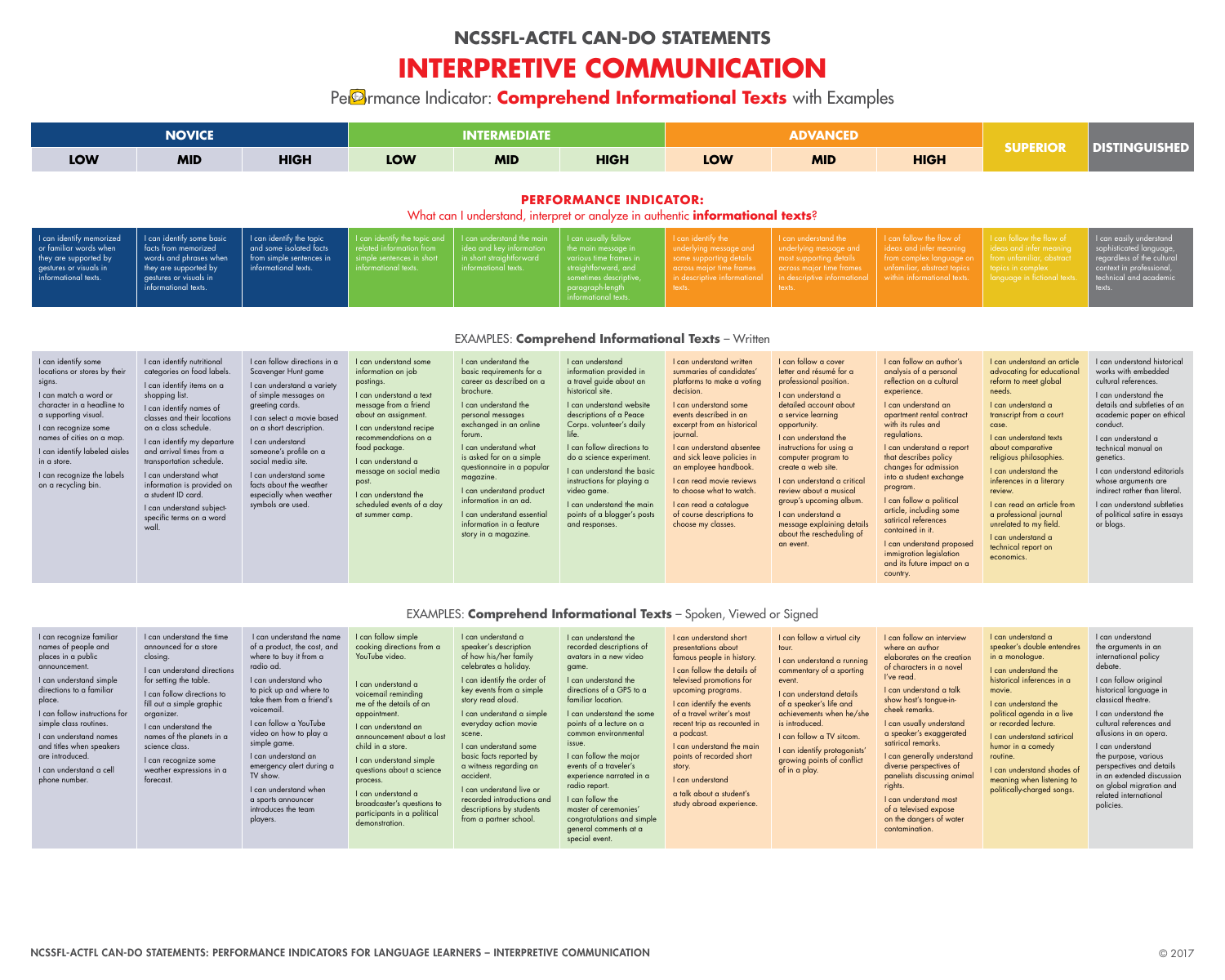|                                                                                                                                                                                                                                                                                                                                                             | <b>NOVICE</b>                                                                                                                                                                                                                                                                                                                      |                                                                                                                                                                                                                                                                                                                    |                                                                                                                                                                                                                                                                                                                                                                     | <b>INTERMEDIATE</b>                                                                                                                                                                                                                                                                                           |                                                                                                                                                                                                                                                                                                                                                                              |                                                                                                                                                                                                                                                                                                                                                                                                                                          | <b>ADVANCED</b>                                                                                                                                                                                                                                                                                                                                                            |                                                                                                                                                                                                                                                                                                                                          |                                                                                                                                                                                                                                                                                  |                                                                                                                                                                                                                                                                                                                                                                                   |
|-------------------------------------------------------------------------------------------------------------------------------------------------------------------------------------------------------------------------------------------------------------------------------------------------------------------------------------------------------------|------------------------------------------------------------------------------------------------------------------------------------------------------------------------------------------------------------------------------------------------------------------------------------------------------------------------------------|--------------------------------------------------------------------------------------------------------------------------------------------------------------------------------------------------------------------------------------------------------------------------------------------------------------------|---------------------------------------------------------------------------------------------------------------------------------------------------------------------------------------------------------------------------------------------------------------------------------------------------------------------------------------------------------------------|---------------------------------------------------------------------------------------------------------------------------------------------------------------------------------------------------------------------------------------------------------------------------------------------------------------|------------------------------------------------------------------------------------------------------------------------------------------------------------------------------------------------------------------------------------------------------------------------------------------------------------------------------------------------------------------------------|------------------------------------------------------------------------------------------------------------------------------------------------------------------------------------------------------------------------------------------------------------------------------------------------------------------------------------------------------------------------------------------------------------------------------------------|----------------------------------------------------------------------------------------------------------------------------------------------------------------------------------------------------------------------------------------------------------------------------------------------------------------------------------------------------------------------------|------------------------------------------------------------------------------------------------------------------------------------------------------------------------------------------------------------------------------------------------------------------------------------------------------------------------------------------|----------------------------------------------------------------------------------------------------------------------------------------------------------------------------------------------------------------------------------------------------------------------------------|-----------------------------------------------------------------------------------------------------------------------------------------------------------------------------------------------------------------------------------------------------------------------------------------------------------------------------------------------------------------------------------|
| <b>LOW</b>                                                                                                                                                                                                                                                                                                                                                  | <b>MID</b>                                                                                                                                                                                                                                                                                                                         | <b>HIGH</b>                                                                                                                                                                                                                                                                                                        | <b>LOW</b>                                                                                                                                                                                                                                                                                                                                                          | <b>MID</b>                                                                                                                                                                                                                                                                                                    | <b>HIGH</b>                                                                                                                                                                                                                                                                                                                                                                  | <b>LOW</b>                                                                                                                                                                                                                                                                                                                                                                                                                               | <b>MID</b>                                                                                                                                                                                                                                                                                                                                                                 | <b>HIGH</b>                                                                                                                                                                                                                                                                                                                              | <b>SUPERIOR</b>                                                                                                                                                                                                                                                                  | <b>DISTINGUISHED</b>                                                                                                                                                                                                                                                                                                                                                              |
|                                                                                                                                                                                                                                                                                                                                                             |                                                                                                                                                                                                                                                                                                                                    |                                                                                                                                                                                                                                                                                                                    |                                                                                                                                                                                                                                                                                                                                                                     |                                                                                                                                                                                                                                                                                                               | <b>PERFORMANCE INDICATOR:</b><br>What can I understand, interpret or analyze in authentic <b>fictional texts</b> ?                                                                                                                                                                                                                                                           |                                                                                                                                                                                                                                                                                                                                                                                                                                          |                                                                                                                                                                                                                                                                                                                                                                            |                                                                                                                                                                                                                                                                                                                                          |                                                                                                                                                                                                                                                                                  |                                                                                                                                                                                                                                                                                                                                                                                   |
| I can identify memorized<br>or familiar words when<br>they are supported by<br>gestures or visuals in<br>fictional texts.                                                                                                                                                                                                                                   | I can identify some basic<br>facts from memorized<br>words and phrases when<br>they are supported by<br>gestures or visuals in<br>fictional texts.                                                                                                                                                                                 | I can identify the topic and<br>some isolated elements<br>from simple sentences in<br>short fictional texts.                                                                                                                                                                                                       | can identify the topic and<br>related information from<br>simple sentences in short<br>fictional texts.                                                                                                                                                                                                                                                             | I can understand the main<br>idea and key information<br>in short straightforward<br>fictional texts.                                                                                                                                                                                                         | I can usually follow the<br>main story and actions<br>expressed in various time<br>frames in paragraph-lengt<br>fictional texts.                                                                                                                                                                                                                                             | I can follow the main story<br>and some supporting<br>detail across major time<br>frames in fictional texts.                                                                                                                                                                                                                                                                                                                             | can follow the main<br>story and most supporting<br>details across major time<br>frames in fictional texts.                                                                                                                                                                                                                                                                | I can follow the flow of<br>ideas and some nuances<br>from different viewpoints in<br>most fictional texts.                                                                                                                                                                                                                              | I can follow the flow of<br>ideas and infer meaning<br>on unfamiliar, abstract<br>topics in complex<br>language from fictional<br>texts.                                                                                                                                         | I can interpret tone,<br>nuance, and mood in<br>almost any genre of<br>fictional texts.                                                                                                                                                                                                                                                                                           |
|                                                                                                                                                                                                                                                                                                                                                             |                                                                                                                                                                                                                                                                                                                                    |                                                                                                                                                                                                                                                                                                                    |                                                                                                                                                                                                                                                                                                                                                                     |                                                                                                                                                                                                                                                                                                               | <b>EXAMPLES: Comprehend Fictional Texts - Written</b>                                                                                                                                                                                                                                                                                                                        |                                                                                                                                                                                                                                                                                                                                                                                                                                          |                                                                                                                                                                                                                                                                                                                                                                            |                                                                                                                                                                                                                                                                                                                                          |                                                                                                                                                                                                                                                                                  |                                                                                                                                                                                                                                                                                                                                                                                   |
| I can recognize a few<br>individual written words in<br>the title of a story.<br>I can recognize a few<br>individual written words in<br>a picture book.<br>I can recognize a few<br>individual words in a<br>poem.<br>I can recognize a<br>character's' name in a folk<br>tale.<br>I can recognize common<br>opening and closing words<br>of a fairy tale. | I can identify some phrases<br>describing a character in<br>a story.<br>I can identify some phrases<br>in captions from pictures in<br>a book.<br>I can recognize a familiar<br>memorized line from a<br>poem.<br>I can recognize some<br>events from a story<br>timeline.<br>I can recognize a song's<br>common one-line retrain. | I can identify the topic of a<br>short story.<br>I can identify the topic of<br>a poem.<br>I can identify some of the<br>events in a fairy tale.<br>I can identify some of<br>the traits of a superhero<br>as described in a comic<br>book.<br>I can identify some actions<br>described in a scene from<br>a play. | I can identify some<br>specific, predictable<br>actions in an excerpt from<br>a graphic novel.<br>I can identify some major<br>events in a children's<br>storybook.<br>I can understand a few<br>lines in a song.<br>I can select a book that<br>matches my interests from<br>an online description.<br>I can identify the pattern of<br>rhymes in a nursery rhyme. | I can identify the<br>beginning, middle, and<br>end of a short story.<br>I can identify the main<br>conflict in a play.<br>I can understand where a<br>scene takes place based<br>on its description.<br>I can identify the main<br>idea of a simple poem<br>I can understand the<br>refrain of a simple song | I can identify the sequence<br>of events in a story.<br>I can identify the main<br>emotion described in the<br>lyrics of a song.<br>I can follow the main plot<br>of a detective story.<br>I can understand the<br>characteristics of heroes in<br>a folk legend<br>I can understand most<br>of what is said in a<br>conversation among<br>characters in a familiar<br>play. | I can understand the moral<br>lesson expressed in a<br>fable.<br>I can understand the<br>details that motivated the<br>main character to commit<br>a crime in a mystery.<br>I can identify the historical<br>values expressed in an<br>epic poem.<br>I can understand the main<br>points of a science fiction<br>short story.<br>I can understand the<br>reasons for a character's<br>transformation in a chapter<br>of a graphic novel. | I can follow the chronology<br>of a novel's plot.<br>I can understand<br>events that influenced a<br>character's decisions in a<br>novel.<br>I can understand<br>anecdotes recounted in<br>a fictional character's<br>memoir.<br>I can follow the line of<br>argument in a character's<br>monologue.<br>I can identify evidence that<br>supports the message of a<br>poem. | I can follow the<br>development of a<br>character.<br>I can follow an argument<br>between two characters in<br>a play.<br>I can generally understand<br>an illusion in a poem.<br>I can understand a point of<br>humor in a graphic novel.<br>I can infer the relationships<br>among characters in<br>a novel based on their<br>actions. | I can understand satirical<br>humor in a poem.<br>I can infer the attitude of<br>an author.<br>I can understand the<br>multiple perspectives<br>conveyed in an historical<br>fiction novel.<br>I can follow the complex<br>interactions that led to a<br>protagonist's downfall. | I can understand the<br>cultural inferences<br>conveyed in a parody.<br>I can understand highly<br>idiomatic expressions<br>of a dialect spoken by<br>characters in a novel.<br>I can understand<br>the humor aimed at a<br>specific cultural issue in a<br>satire.<br>I can understand rhetorical<br>techniques an author<br>uses to tailor writing to a<br>particular audience. |
|                                                                                                                                                                                                                                                                                                                                                             |                                                                                                                                                                                                                                                                                                                                    |                                                                                                                                                                                                                                                                                                                    |                                                                                                                                                                                                                                                                                                                                                                     |                                                                                                                                                                                                                                                                                                               | EXAMPLES: <b>Comprehend Fictional Texts</b> - Spoken, Viewed, or Signed                                                                                                                                                                                                                                                                                                      |                                                                                                                                                                                                                                                                                                                                                                                                                                          |                                                                                                                                                                                                                                                                                                                                                                            |                                                                                                                                                                                                                                                                                                                                          |                                                                                                                                                                                                                                                                                  |                                                                                                                                                                                                                                                                                                                                                                                   |
| I can recognize a few<br>individual words of a read<br>aloud story.<br>I can recognize a few<br>individual words in a read<br>aloud poem.<br>I can recognize a                                                                                                                                                                                              | I can identify some phrases<br>describing a character in<br>a story.<br>I can identify some phrases<br>from a read aloud story.<br>I can recognize a familiar<br>memorized line from a                                                                                                                                             | I can identify where and<br>when a read aloud story<br>takes place.<br>I can identify how to get<br>to the next level when<br>playing a video game<br>I can identify some of the                                                                                                                                   | I can identify some<br>specific, predictable<br>actions from a segment of<br>an audio book.<br>I can identify some major<br>events in a recorded<br>children's story.                                                                                                                                                                                               | I can identify the<br>beginning, middle, and<br>end of an audio short<br>story.<br>I can identify the<br>main conflict in a live<br>performance of a play.                                                                                                                                                    | I can identify the sequence<br>of events in a story.<br>I can identify the main<br>emotion described in the<br>lyrics of a song.<br>I can follow the main plot<br>of a musical production.                                                                                                                                                                                   | I can understand the moral<br>lesson expressed in an oral<br>fable.<br>I can identify events that<br>influenced a character's<br>decisions in an opera.<br>I can identify the historical                                                                                                                                                                                                                                                 | I can follow the complex<br>chronology of a play's<br>plot.<br>I can identify what<br>motivated the main<br>character to commit a<br>crime in a detective show.                                                                                                                                                                                                            | I can follow the<br>development of a<br>character in an audio<br>book.<br>I can follow an argument<br>between two characters in<br>a play.                                                                                                                                                                                               | I can understand satirical<br>humor in a joke.<br>I can infer the attitude of a<br>storyteller.<br>I can understand the<br>multiple perspectives<br>conveyed in an opera.                                                                                                        | I can understand the<br>cultural inferences<br>conveyed in a parody.<br>I can understand highly<br>idiomatic expressions<br>of a dialect spoken by<br>characters in a drama.                                                                                                                                                                                                      |

I can recognize a character's name in a folk tale.

I can recognize common opening and closing words in oral storytelling. I can recognize a few

familiar words from a music video.

memorized line from a poem. I can recognize some events from a cartoon.

I can recognize a song's common one-line refrain.

I can identify some of the events in a videostreamed show.

I can identify some of the traits of a superhero described in video comic books.

I can identify some actions described in a scene from a movie.

I can understand a few lines in a song.

I can select a book that matches my interests based on an online radio streamed book review.

I can identify the pattern of rhymes in a nursery rhyme. I can understand the motives of the antagonist in a thriller.

I can identify the main idea of a simple poem at a poetry slam.

I can understand the meaning of the refrain of a simple song.

I can understand the characteristics of heroes described in an oral urban

legend.

I can understand most of what is said in a conversation among characters in a familiar

play.

I can identify the historical values expressed in an epic poem.

I can identify the political beliefs of characters in an historical re-enactment. I can understand the

reasons for a character's transformation in a play.

| <b>ADVANCED</b> |  |
|-----------------|--|
|                 |  |

I can understand anecdotes recounted in a fictional character's recorded memoir.

I can follow the line of argument in a character's monologue.

I can identify evidence that supports the message in a ballad.

I can generally understand an allusion in native chants.

I can understand a point of humor in a stand-up comedy.

I can infer the relationships among characters in a drama based on their actions

I can follow the complex interactions leading to a protagonist's downfall.

I can understand the humor aimed at a specific cultural issue in a satirical play.

I can understand rhetorical devices a storyteller uses to tailor language to a particular audience.

## **NCSSFL-ACTFL CAN-DO STATEMENTS**

# **INTERPRETIVE COMMUNICATION**

Performance Indicator: **Comprehend Fictional Texts** with Examples